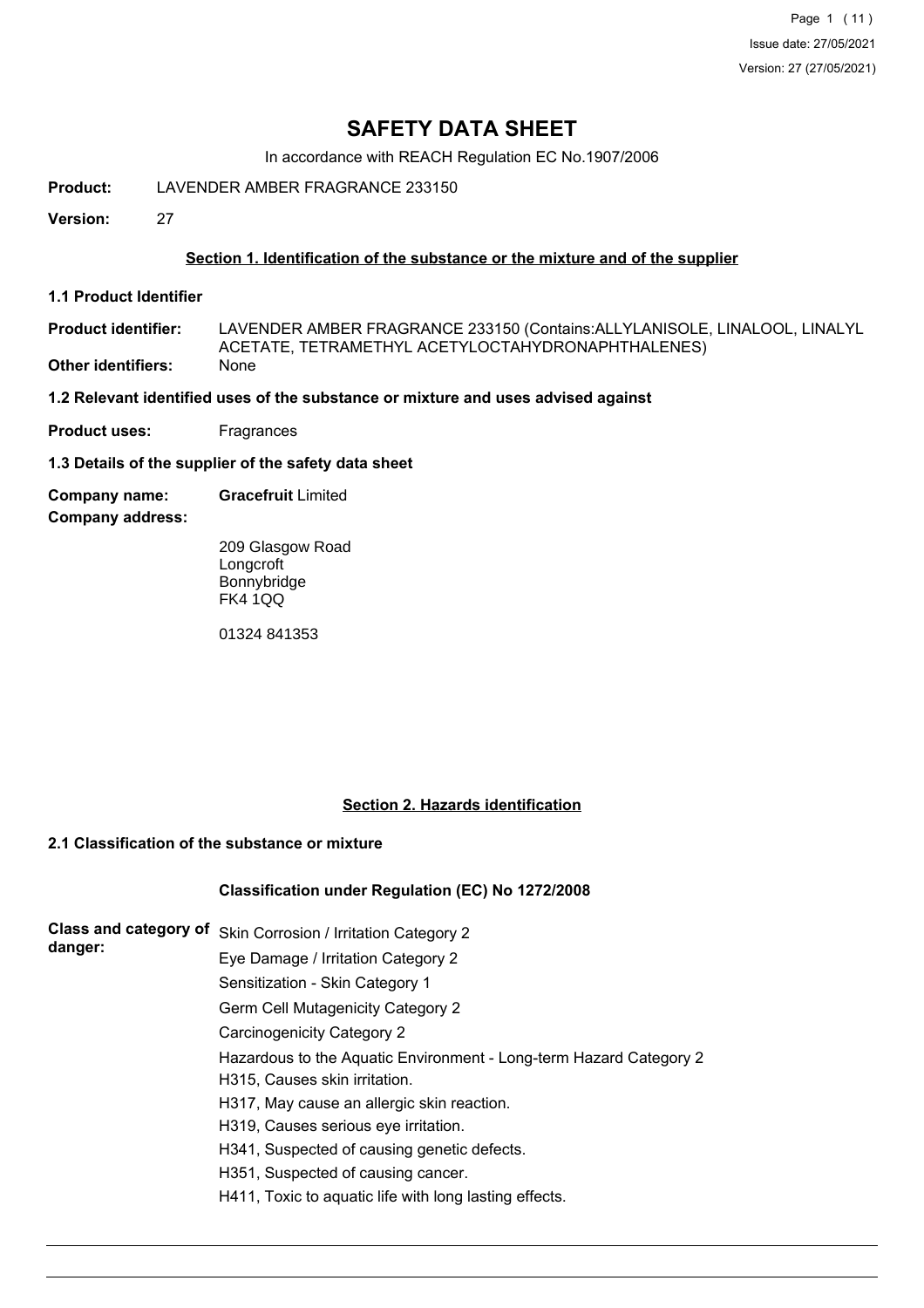Page 2 (11) Issue date: 27/05/2021 Version: 27 (27/05/2021)

# **SAFETY DATA SHEET**

In accordance with REACH Regulation EC No.1907/2006

- **Product:** LAVENDER AMBER FRAGRANCE 233150
- **Version:** 27
- **2.2 Label elements**

**Signal word:** Warning **Hazard statements:** H315, Causes skin irritation. H317, May cause an allergic skin reaction. H319, Causes serious eye irritation. H341, Suspected of causing genetic defects. H351, Suspected of causing cancer. H411, Toxic to aquatic life with long lasting effects. EUH208, Contains ALPHA-ISOMETHYL IONONE, BETA-CARYOPHYLLENE, BETA-PINENES, CITRAL, CITRONELLOL, DELTA-DAMASCONE, DIHYDRO PENTAMETHYLINDANONE (DPMI), EUCALYPTOL, EUGENOL, GERANIOL, GERANYL ACETATE, HEXYL CINNAMAL, LIMONENE, METHYL ATRATATE, NEROL, NERYL ACETATE, TRANS-ANETHOLE. May produce an allergic reaction. **Supplemental Information: Precautionary statements:** P261, Avoid breathing vapour or dust. P264, Wash hands and other contacted skin thoroughly after handling. P272, Contaminated work clothing should not be allowed out of the workplace. P273, Avoid release to the environment. P280, Wear protective gloves/eye protection/face protection. P302/352, IF ON SKIN: Wash with plenty of soap and water. P305/351/338, IF IN EYES: Rinse cautiously with water for several minutes. Remove contact lenses, if present and easy to do. Continue rinsing. P308/313, IF exposed or concerned: Get medical advice/attention. P333/313, If skin irritation or rash occurs: Get medical advice/attention. P337/313, If eye irritation persists: Get medical advice/attention. P362, Take off contaminated clothing and wash before reuse. P391, Collect spillage. P405, Store locked up. P501, Dispose of contents/container to approved disposal site, in accordance with local regulations. P202, Do not handle until all safety precautions have been read and understood. **Pictograms:**

**Other hazards:** Hydrocarbon Concentration %: 9.500%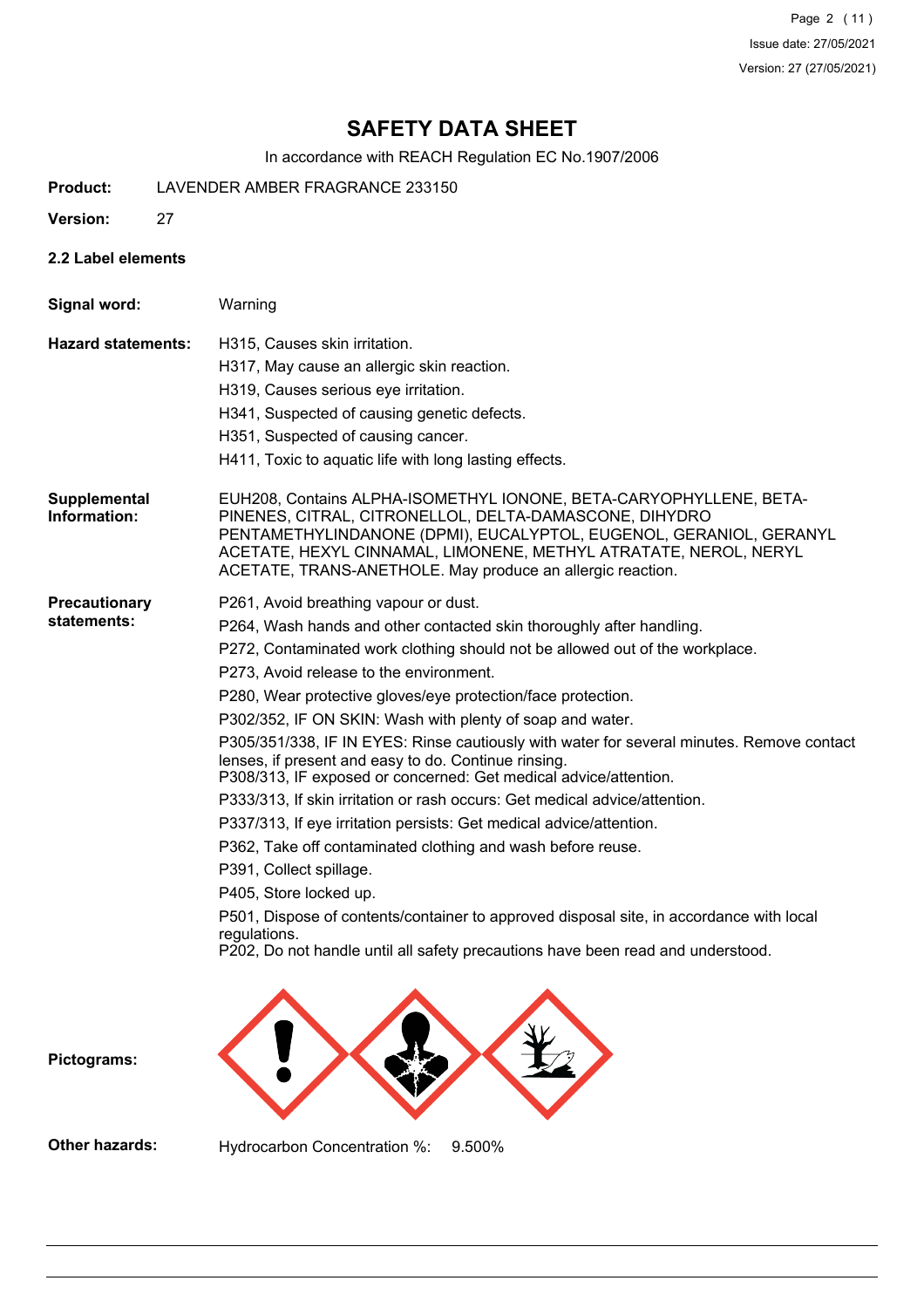Page 3 (11) Issue date: 27/05/2021 Version: 27 (27/05/2021)

# **SAFETY DATA SHEET**

In accordance with REACH Regulation EC No.1907/2006

**Product:** LAVENDER AMBER FRAGRANCE 233150

**Version:** 27

## **Section 3. Composition / information on ingredients**

#### **3.2 Mixtures**

## **Contains:**

| <b>Name</b>                                                       | <b>CAS</b>                | EC                                                  | <b>REACH Registration</b><br>No. | $\frac{9}{6}$ | <b>Classification for</b><br>(CLP) 1272/2008                                           |
|-------------------------------------------------------------------|---------------------------|-----------------------------------------------------|----------------------------------|---------------|----------------------------------------------------------------------------------------|
| TETRAMETHYL<br>ACETYLOCTAHYDRON 68155-66-8.<br><b>APHTHALENES</b> | 54464-57-2.<br>68155-67-9 | 259-174-3,<br>268-978-3,<br>268-979-9,<br>915-730-3 | 01-2119489989-04-xxxx            | 10-<20%       | SCI 2-SS 1B-EH C1;<br>H315-H317-H410,-                                                 |
| LINALOOL                                                          | 78-70-6                   | 201-134-4                                           | 01-2119474016-42-xxxx            | 5-<10%        | SCI 2-SS 1B;H315-<br>H317.-                                                            |
| LINALYL ACETATE                                                   | 115-95-7                  | 204-116-4                                           | 01-2119454789-19-xxxx            | $5 - 10%$     | <b>SCI 2-EDI 2-SS 1B:</b><br>H315-H317-H319,-                                          |
| 2,6-DIMETHYL-7-<br>OCTEN-2-OL                                     | 18479-58-8                | 242-362-4                                           |                                  | $5 - 10%$     | SCI 2-EDI 2;H315-<br>H319,-                                                            |
| LIMONENE                                                          | 5989-27-5                 | 227-813-5                                           |                                  | $1 - 5%$      | FL 3-SCI 2-SS 1B-AH<br>1-EH A1-EH C1:H226-<br>H304-H315-H317-<br>H410,-                |
| <b>NEROL</b>                                                      | 106-25-2                  | 203-378-7                                           |                                  | $1 - 5%$      | <b>SCI 2-EDI 2-SS 1B;</b><br>H315-H317-H319,-                                          |
| OCTAHYDRO-<br>TETRAMETHYL-<br>METHANO-1-<br> NAPHTHOL             | 5986-55-0                 | 227-807-2                                           |                                  | $1 - 5%$      | EH C2;H411,-                                                                           |
| TETRAHYDRO-<br>IMETHYL-<br>(METHYLPROPYL)-<br>PYRAN-4-OL          | 63500-71-0                | 405-040-6                                           | 01-0000015458-64-xxxx            | $1 - 5%$      | EDI 2;H319,-                                                                           |
| ALLYLANISOLE                                                      | 140-67-0                  | 205-427-8                                           |                                  | $1 - 5%$      | <b>ATO 4-SCI 2-SS 1B-</b><br>MUT 2-CAR 2-EH C3;<br>H302-H315-H317-<br>H341-H351-H412,- |
| ALPHA-ISOMETHYL<br><b>IONONE</b>                                  | 127-51-5                  | 204-846-3                                           |                                  | $0.1 - 1%$    | SS 1B-EH C2;H317-<br>$H411. -$                                                         |
| CITRAL                                                            | 5392-40-5                 | 226-394-6                                           | 01-2119462829-23-xxxx            | $0.1 - 1%$    | SCI 2-EDI 2-SS 1;<br>H315-H317-H319,-                                                  |
| <b>CITRONELLOL</b>                                                | 106-22-9                  | 203-375-0                                           | 01-2119453995-23-xxxx            | $0.1 - 1\%$   | SCI 2-EDI 2-SS 1B;<br>H315-H317-H319,-                                                 |
| <b>GERANIOL</b>                                                   | 106-24-1                  | 203-377-1                                           | 01-2119552430-49-xxxx            | $0.1 - 1\%$   | SCI 2-EDI 1-SS 1B:<br>H315-H317-H318,-                                                 |
| <b>METHYL ATRATATE</b>                                            | 4707-47-5                 | 225-193-0                                           |                                  | $0.1 - 1\%$   | SS 1B;H317,-                                                                           |
| <b>DIHYDRO</b><br>PENTAMETHYLINDAN<br>ONE (DPMI)                  | 33704-61-9                | 251-649-3                                           |                                  | $0.1 - 1%$    | SCI 2-EDI 2-SS 1B-EH<br>C2;H315-H317-H319-<br>$H411 -$                                 |
| <b>HEXYL CINNAMAL</b>                                             | 101-86-0                  | 202-983-3                                           |                                  | $0.1 - 1%$    | SS 1B-EH A1-EH C2;<br>H317-H400-H411,-                                                 |
| BETA-<br><b>CARYOPHYLLENE</b>                                     | 87-44-5                   | 201-746-1                                           |                                  | $0.1 - 1%$    | SS 1B-AH 1-EH C4:<br>H304-H317-H413,-                                                  |
| <b>BETA-PINENES</b>                                               | 127-91-3                  | 204-872-5                                           |                                  | $0.1 - 1\%$   | FL 3-SCI 2-SS 1B-AH<br>1-EH A1-EH C1;H226-<br>H304-H315-H317-<br>H410,-                |
| <b>EUGENOL</b>                                                    | 97-53-0                   | 202-589-1                                           |                                  | $0.1 - 1\%$   | EDI 2-SS 1B;H317-<br>H319,-                                                            |
| GERANYL ACETATE                                                   | 105-87-3                  | 203-341-5                                           | 01-2119973480-35-xxxx            | $0.1 - 1%$    | SCI 2-SS 1B-EH C3;<br>H315-H317-H412,-                                                 |
| <b>GAMMA-TERPINENE</b>                                            | 99-85-4                   | 202-794-6                                           |                                  | $0.1 - 1%$    | FL 3-REP 2-AH 1;<br>H226-H304-H361,-                                                   |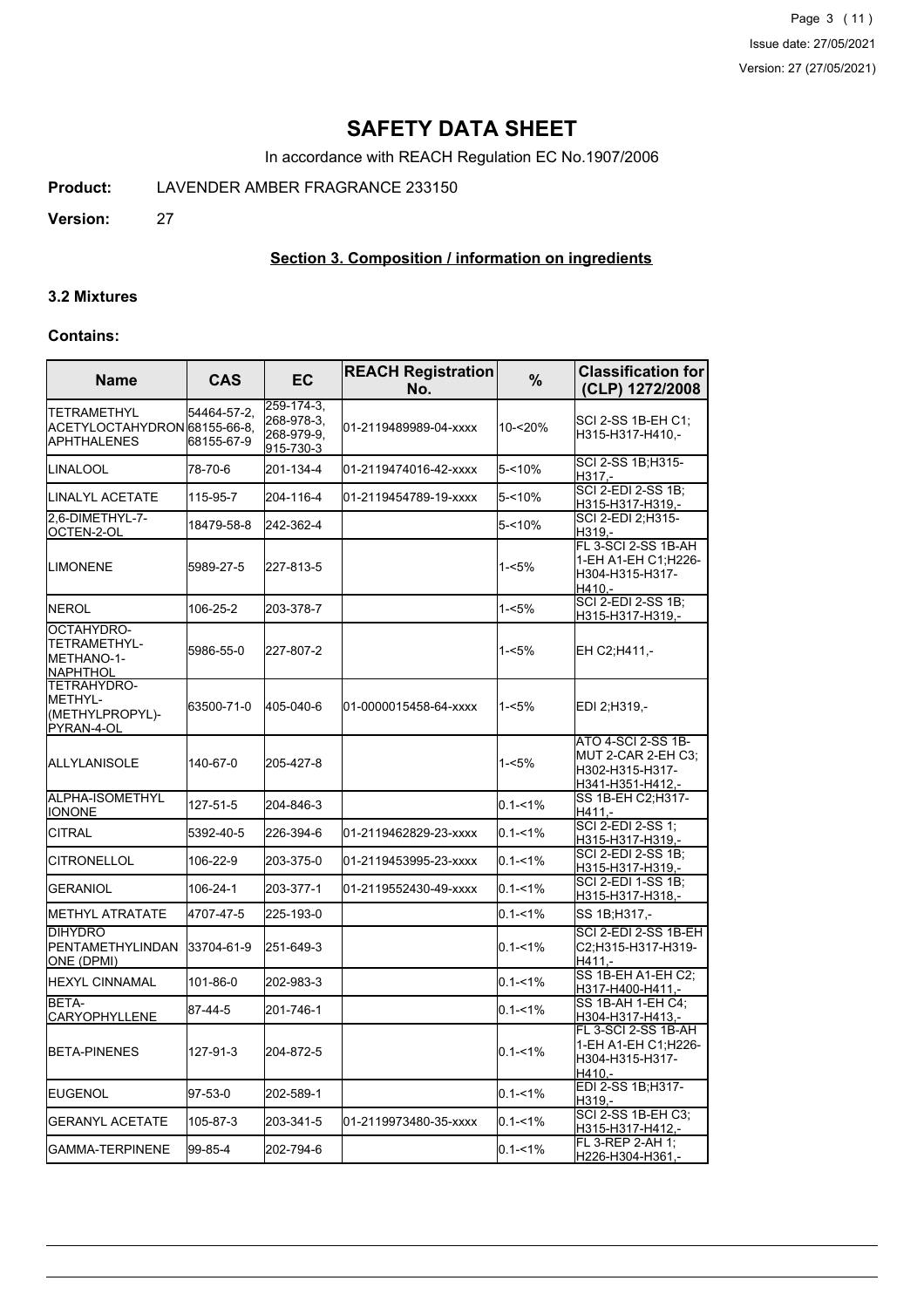Page 4 (11) Issue date: 27/05/2021 Version: 27 (27/05/2021)

# **SAFETY DATA SHEET**

In accordance with REACH Regulation EC No.1907/2006

**Product:** LAVENDER AMBER FRAGRANCE 233150

## **Version:** 27

| <b>ICAMPHOR</b>                                                              | 76-22-2    | 200-945-0 | $0.1 - 1\%$ | FS 2-ATO 4-ATI 4-SCI<br>2-EDI 1-STO-SE 2-EH<br>IC2:H228-H302-H315-<br>lH318-H332-H371-<br>H411.- |
|------------------------------------------------------------------------------|------------|-----------|-------------|--------------------------------------------------------------------------------------------------|
| <b>IEUCALYPTOL</b>                                                           | 470-82-6   | 207-431-5 | $0.1 - 1\%$ | FL 3-SS 1B;H226-<br>IH317.-                                                                      |
| <b>IMYRCENE</b>                                                              | 123-35-3   | 204-622-5 | $0.1 - 1\%$ | FL 3-SCI 2-EDI 2-AH<br>1-EH A1-EH C2:H226-<br>H304-H315-H319-<br>H400-H411.-                     |
| TRANS-ANETHOLE                                                               | 4180-23-8  | 224-052-0 | $0.1 - 1\%$ | ISS 1B;H317,-                                                                                    |
| <b>INERYL ACETATE</b>                                                        | 141-12-8   | 205-459-2 | $0.1 - 1%$  | SS 1B:H317.-                                                                                     |
| TETRAHYDRO-4-<br>METHYL-2-(2-<br><b>IMETHYLPROP-1-</b><br><b>IENYL)PYRAN</b> | 16409-43-1 | 240-457-5 | $0.1 - 1\%$ | ISCI 2-EDI 2-REP 2:<br>H315-H319-H361.-                                                          |
| <b>IALPHA-CEDRENE</b>                                                        | 469-61-4   | 207-418-4 | $< 0.1\%$   | IAH 1-EH A1-EH C1:<br>H304-H410.-                                                                |
| <b>IBETA CEDRENE</b>                                                         | 546-28-1   | 208-898-8 | $< 0.1\%$   | AH 1-EH A1-EH C1:<br>H304-H410,-                                                                 |
| <b>IDELTA-DAMASCONE</b>                                                      | 57378-68-4 | 260-709-8 | $< 0.1\%$   | ATO 4-SCI 2-SS 1A-<br>EH A1-EH C1;H302-<br>H315-H317-H410.-                                      |

## **Substances with Community workplace exposure limits:**

| <b>Name</b>               | <b>CAS</b>     | EC        | %           |
|---------------------------|----------------|-----------|-------------|
| <b>ICAMPHOR</b>           | $176 - 22 - 2$ | 200-945-0 | $0.1 - 1\%$ |
| <b>IDIETHYL PHTHALATE</b> | 84-66-2        | 201-550-6 | 10-<20%     |

**Substances that are persistent, bioaccumulative and toxic or very persistent and very bioaccumulative, greater than 0.1%:**

Not Applicable

# **Section 4. First-aid measures**

#### **4.1 Description of first aid measures**

IF ON SKIN: Wash with plenty of soap and water.

IF IN EYES: Rinse cautiously with water for several minutes. Remove contact lenses, if present and easy to do. Continue rinsing.

IF exposed or concerned: Get medical advice/attention.

#### **4.2 Most important symptoms and effects, both acute and delayed**

Causes skin irritation.

May cause an allergic skin reaction.

Causes serious eye irritation.

Suspected of causing genetic defects.

Suspected of causing cancer.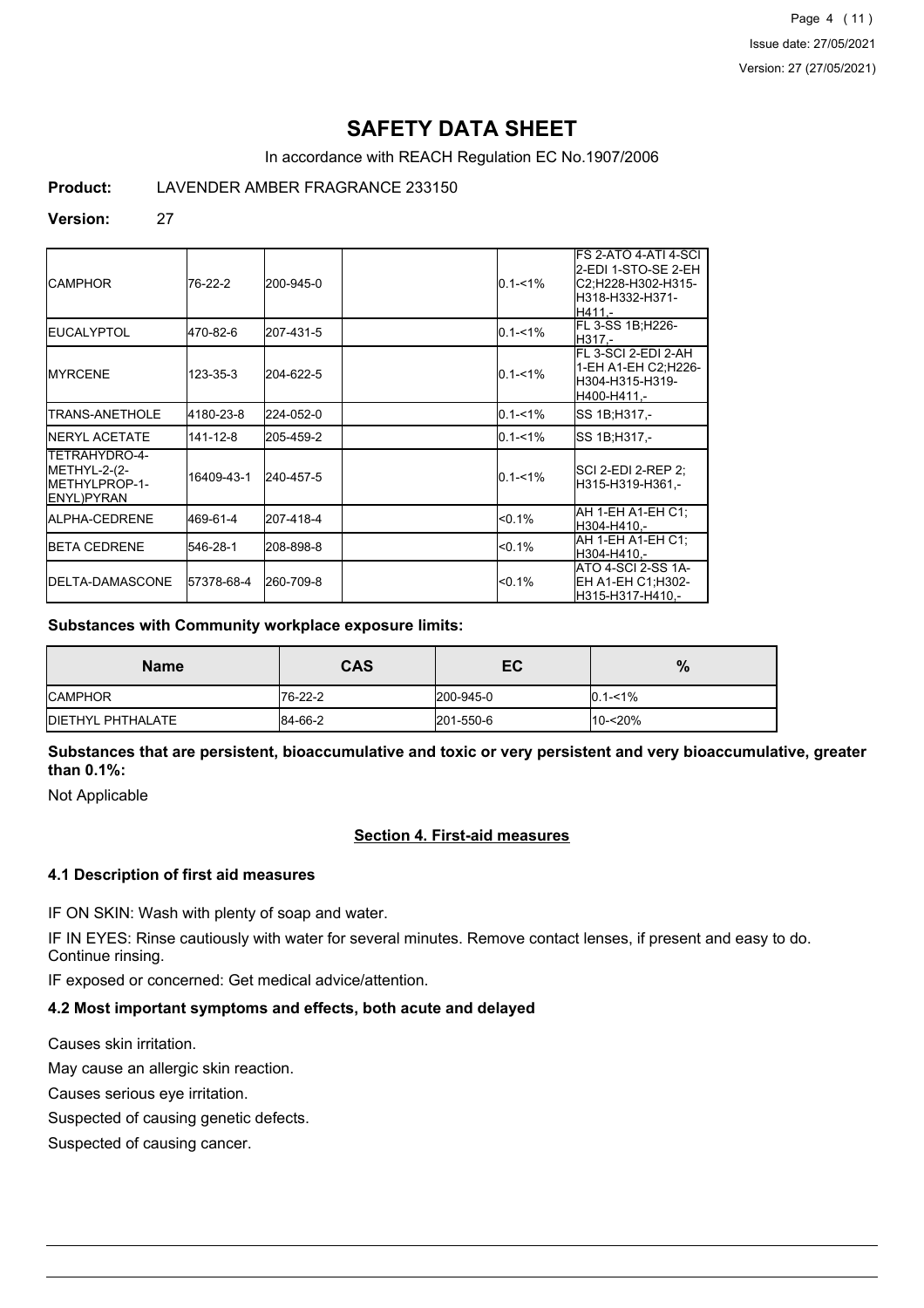Page 5 (11) Issue date: 27/05/2021 Version: 27 (27/05/2021)

# **SAFETY DATA SHEET**

In accordance with REACH Regulation EC No.1907/2006

**Product:** LAVENDER AMBER FRAGRANCE 233150

**Version:** 27

## **4.3 Indication of any immediate medical attention and special treatment needed**

None expected, see Section 4.1 for further information.

## **SECTION 5: Firefighting measures**

#### **5.1 Extinguishing media**

Suitable media: Carbon dioxide, Dry chemical, Foam.

#### **5.2 Special hazards arising from the substance or mixture**

In case of fire, may be liberated: Carbon monoxide, Unidentified organic compounds.

#### **5.3 Advice for fire fighters:**

In case of insufficient ventilation, wear suitable respiratory equipment.

## **Section 6. Accidental release measures**

#### **6.1 Personal precautions, protective equipment and emergency procedures:**

Avoid inhalation. Avoid contact with skin and eyes. See protective measures under Section 7 and 8.

#### **6.2 Environmental precautions:**

Keep away from drains, surface and ground water, and soil.

#### **6.3 Methods and material for containment and cleaning up:**

Remove ignition sources. Provide adequate ventilation. Avoid excessive inhalation of vapours. Contain spillage immediately by use of sand or inert powder. Dispose of according to local regulations.

## **6.4 Reference to other sections:**

Also refer to sections 8 and 13.

## **Section 7. Handling and storage**

## **7.1 Precautions for safe handling:**

Keep away from heat, sparks, open flames and hot surfaces. - No smoking. Use personal protective equipment as required. Use in accordance with good manufacturing and industrial hygiene practices. Use in areas with adequate ventilation Do not eat, drink or smoke when using this product.

## **7.2 Conditions for safe storage, including any incompatibilities:**

Store in a well-ventilated place. Keep container tightly closed. Keep cool. Ground/bond container and receiving equipment. Use explosion-proof electrical, ventilating and lighting equipment. Use only non-sparking tools. Take precautionary measures against static discharge.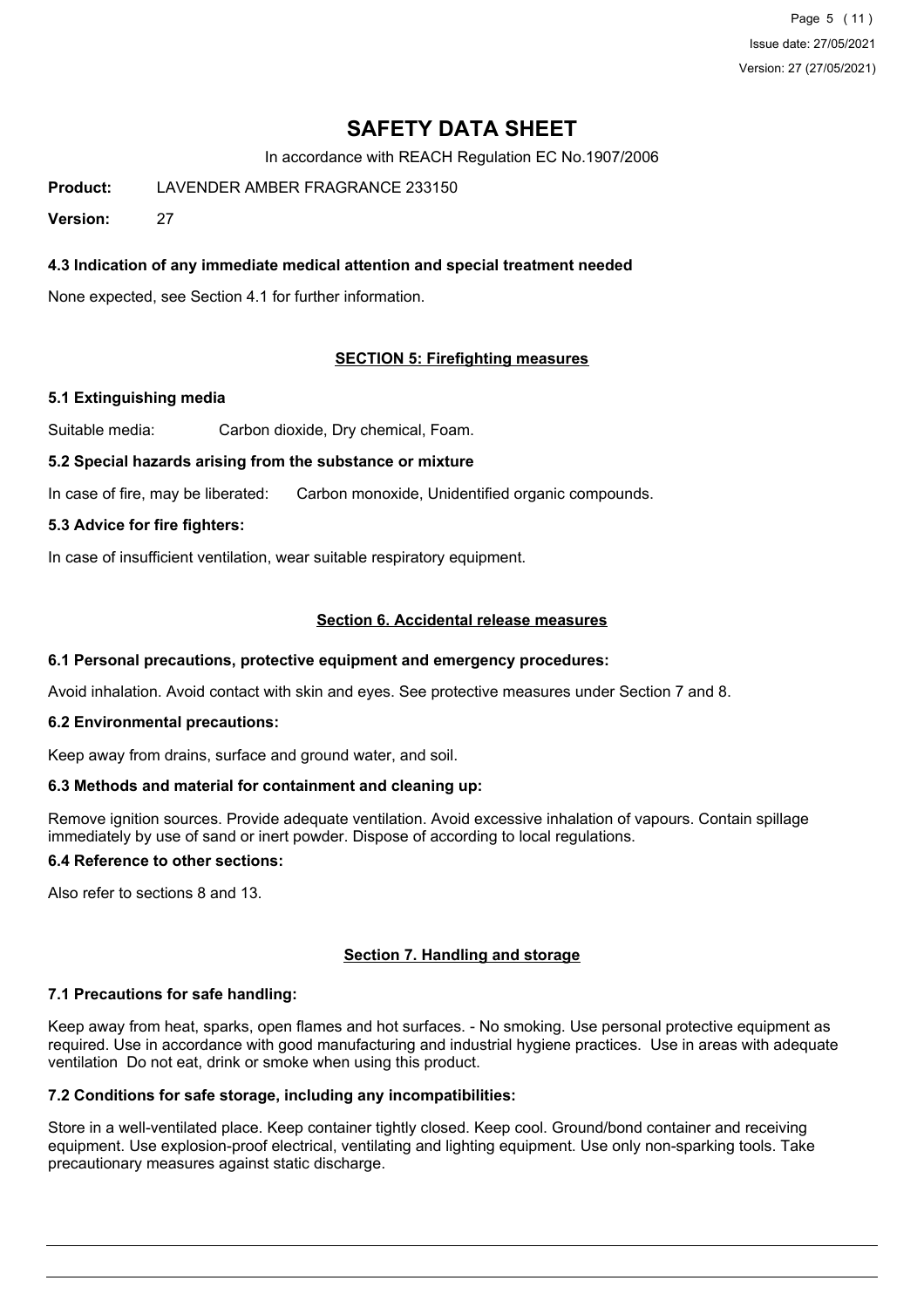Page 6 (11) Issue date: 27/05/2021 Version: 27 (27/05/2021)

# **SAFETY DATA SHEET**

In accordance with REACH Regulation EC No.1907/2006

**Product:** LAVENDER AMBER FRAGRANCE 233150

**Version:** 27

## **7.3 Specific end use(s):**

Fragrances: Use in accordance with good manufacturing and industrial hygiene practices.

## **Section 8. Exposure controls/personal protection**

## **8.1 Control parameters**

Workplace exposure limits:

| Ingredient               | <b>CAS</b> | EC.               | <b>Description</b>                                   | Value |
|--------------------------|------------|-------------------|------------------------------------------------------|-------|
|                          |            |                   | Long-term exposure limit (8-hour<br>TWA) (mg/m3)     |       |
| <b>DIETHYL PHTHALATE</b> | 84-66-2    | $ 201 - 550 - 6 $ | Short-term exposure limit (15-<br>$ minute)$ (mg/m3) | 10    |

## **8.2 Exposure Controls**

## **Eye / Skin Protection**

Wear protective gloves/eye protection/face protection

## **Respiratory Protection**

Ensure adequate and ongoing ventilation is maintained in order to prevent build up of excessive vapour and to ensure occupational exposure limits are adhered to. If appropriate, and depending on your patterns and volumes of use, the following engineering controls may be required as additional protective measures: a) Isolate mixing rooms and other areas where this material is used or openly handled. Maintain these areas under negative air pressure relative to the rest of the plant. b) Employ the use of Personal protective equipment - an approved, properly fitted respirator with organic vapour cartridges or canisters and particulate filters. c) Use local exhaust ventilation around open tanks and other open sources of potential exposures in order to avoid excessive inhalation, including places where this material is openly weighed or measured. In addition, use general dilution ventilation of the work area to eliminate or reduce possible worker exposures. d) Use closed systems for transferring and processing this material.

Also refer to Sections 2 and 7.

## **Section 9. Physical and chemical properties**

## **9.1 Information on basic physical and chemical properties**

| Appearance:                                   | Clear pale yellow to yellow liquid           |
|-----------------------------------------------|----------------------------------------------|
| Odour:                                        | Not determined                               |
| <b>Odour threshold:</b>                       | Not determined                               |
| pH:                                           | Not determined                               |
| Melting point / freezing point:               | Not determined                               |
| Initial boiling point / range:                | Not determined                               |
| Flash point:                                  | 82 °C                                        |
| <b>Evaporation rate:</b>                      | Not determined                               |
| Flammability (solid, gas):                    | Not determined                               |
| Upper/lower flammability or explosive limits: | Product does not present an explosion hazard |
|                                               |                                              |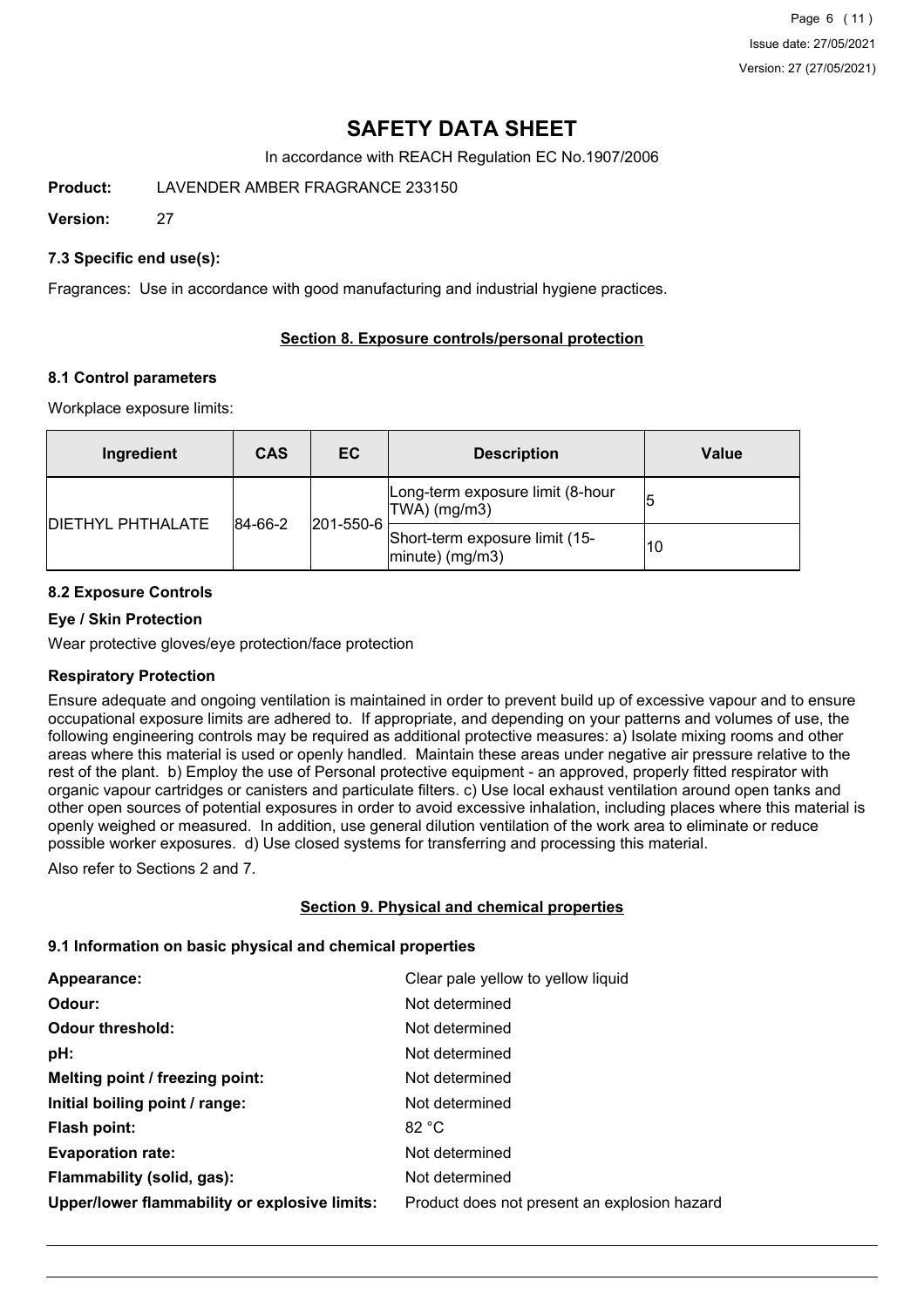Page 7 (11) Issue date: 27/05/2021 Version: 27 (27/05/2021)

# **SAFETY DATA SHEET**

In accordance with REACH Regulation EC No.1907/2006

**Product:** LAVENDER AMBER FRAGRANCE 233150

**Version:** 27

| Vapour pressure:                        | Not determined    |
|-----------------------------------------|-------------------|
| Vapour density:                         | Not determined    |
| <b>Relative density:</b>                | $0.9660 - 0.9700$ |
| Solubility(ies):                        | Not determined    |
| Partition coefficient: n-octanol/water: | Not determined    |
| Auto-ignition temperature:              | Not determined    |
| <b>Decomposition temperature:</b>       | Not determined    |
| <b>Viscosity:</b>                       | Not determined    |
| <b>Explosive properties:</b>            | Not expected      |
| <b>Oxidising properties:</b>            | Not expected      |

**9.2 Other information:** None available

## **Section 10. Stability and reactivity**

## **10.1 Reactivity:**

Presents no significant reactivity hazard, by itself or in contact with water.

#### **10.2 Chemical stability:**

Good stability under normal storage conditions.

## **10.3 Possibility of hazardous reactions:**

Not expected under normal conditions of use.

## **10.4 Conditions to avoid:**

Avoid extreme heat.

## **10.5 Incompatible materials:**

Avoid contact with strong acids, alkalis or oxidising agents.

## **10.6 Hazardous decomposition products:**

Not expected.

## **Section 11. Toxicological information**

## **11.1 Information on toxicological effects**

This mixture has not been tested as a whole for health effects. The health effects have been calculated using the methods outlined in Regulation (EC) No 1272/2008 (CLP).

| <b>Acute Toxicity:</b>                    | Based on available data the classification criteria are not met. |
|-------------------------------------------|------------------------------------------------------------------|
| <b>Acute Toxicity Oral</b>                | >5000                                                            |
| <b>Acute Toxicity Dermal</b>              | Not Applicable                                                   |
| <b>Acute Toxicity Inhalation</b>          | Not Available                                                    |
| <b>Skin corrosion/irritation:</b>         | Skin Corrosion / Irritation Category 2                           |
| Serious eye damage/irritation:            | Eye Damage / Irritation Category 2                               |
| <b>Respiratory or skin sensitisation:</b> | Sensitization - Skin Category 1                                  |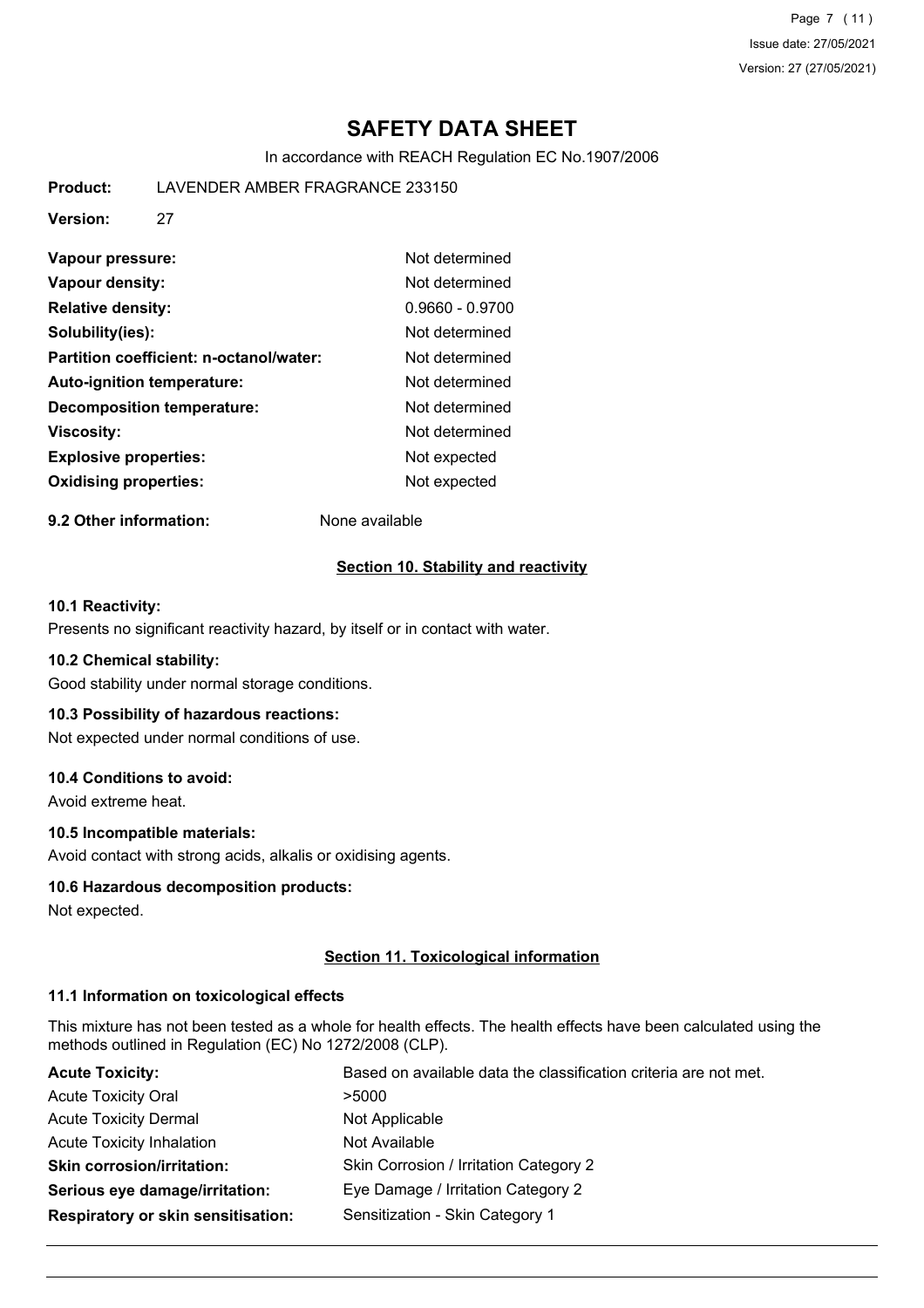Page 8 (11) Issue date: 27/05/2021 Version: 27 (27/05/2021)

# **SAFETY DATA SHEET**

In accordance with REACH Regulation EC No.1907/2006

| <b>Product:</b>               |                                | LAVENDER AMBER FRAGRANCE 233150                                  |  |  |
|-------------------------------|--------------------------------|------------------------------------------------------------------|--|--|
|                               |                                |                                                                  |  |  |
| <b>Version:</b>               | 27                             |                                                                  |  |  |
|                               |                                |                                                                  |  |  |
| Germ cell mutagenicity:       |                                | Germ Cell Mutagenicity Category 2                                |  |  |
| <b>Carcinogenicity:</b>       |                                | Carcinogenicity Category 2                                       |  |  |
| <b>Reproductive toxicity:</b> |                                | Based on available data the classification criteria are not met. |  |  |
| <b>STOT-single exposure:</b>  |                                | Based on available data the classification criteria are not met. |  |  |
|                               | <b>STOT-repeated exposure:</b> | Based on available data the classification criteria are not met. |  |  |
| <b>Aspiration hazard:</b>     |                                | Based on available data the classification criteria are not met. |  |  |

#### **Information about hazardous ingredients in the mixture**

| Ingredient           | CAS      | EC                | <b>LD50/ATE Oral</b> | <b>LD50/ATE</b><br>Dermal | LC50/ATE<br><b>Inhalation</b> | <b>LC50</b><br>Route     |
|----------------------|----------|-------------------|----------------------|---------------------------|-------------------------------|--------------------------|
| <b>IALLYLANISOLE</b> | 140-67-0 | $ 205 - 427 - 8 $ | 1230                 | Not available             | Not available                 | <b>Not</b><br>lavailable |

Refer to Sections 2 and 3 for additional information.

### **Section 12. Ecological information**

#### **12.1 Toxicity:**

Toxic to aquatic life with long lasting effects. **12.2 Persistence and degradability:** Not available **12.3 Bioaccumulative potential:** Not available **12.4 Mobility in soil:** Not available **12.5 Results of PBT and vPvB assessment:** This substance does not meet the PBT/vPvB criteria of REACH, annex XIII.

**12.6 Other adverse effects:** Not available

#### **Section 13. Disposal considerations**

#### **13.1 Waste treatment methods:**

Dispose of in accordance with local regulations. Avoid disposing into drainage systems and into the environment. Empty containers should be taken to an approved waste handling site for recycling or disposal.

#### **Section 14. Transport information**

| 14.1 UN number:                    | UN3082                                                                                                     |
|------------------------------------|------------------------------------------------------------------------------------------------------------|
| 14.2 UN Proper Shipping Name:      | ENVIRONMENTALLY HAZARDOUS SUBSTANCE, LIQUID, N.O.S.<br>(TETRAMETHYL ACETYLOCTAHYDRONAPHTHALENES, LIMONENE) |
| 14.3 Transport hazard class(es):   | 9                                                                                                          |
| <b>Sub Risk:</b>                   | $\blacksquare$                                                                                             |
| 14.4. Packing Group:               | Ш                                                                                                          |
| <b>14.5 Environmental hazards:</b> | This is an environmentally hazardous substance.                                                            |
| 14.6 Special precautions for user: | None additional                                                                                            |
|                                    | 14.7 Transport in bulk according to Annex II of MARPOL73/78 and the IBC Code:                              |
| Not applicable                     |                                                                                                            |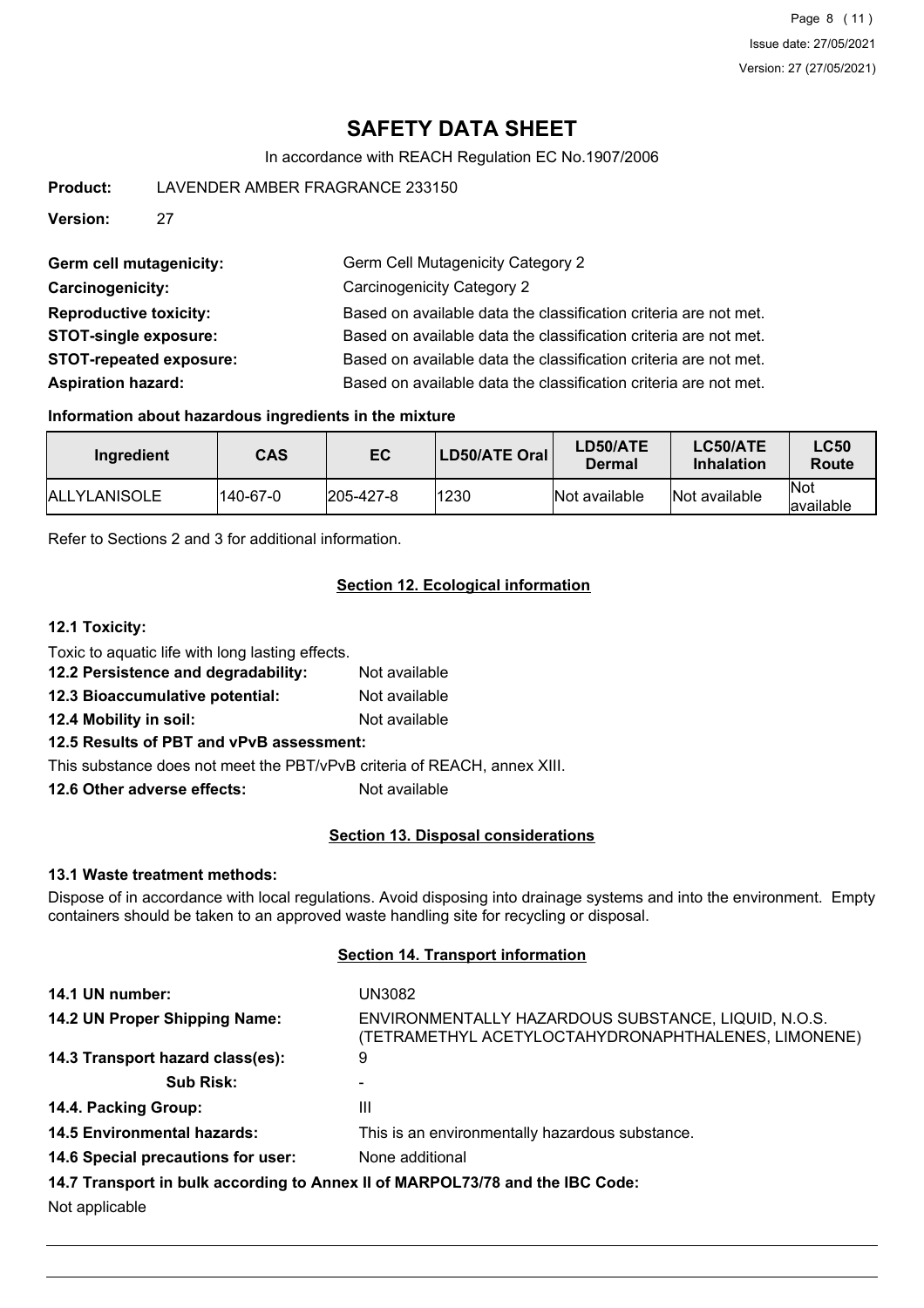Page 9 (11) Issue date: 27/05/2021 Version: 27 (27/05/2021)

# **SAFETY DATA SHEET**

In accordance with REACH Regulation EC No.1907/2006

**Product:** LAVENDER AMBER FRAGRANCE 233150

**Version:** 27

# **Section 15. Regulatory information**

# **15.1 Safety, health and environmental regulations/legislation specific for the substance or mixture** None additional

## **15.2 Chemical Safety Assessment**

A Chemical Safety Assessment has not been carried out for this product.

# **Section 16. Other information**

| <b>Concentration % Limits:</b>  | EH C2=14.12% EH C3=1.41% SCI 2=26.38% EDI 2=34.76% EDI 2A=34.<br>76% SS 1=8.68% MUT 2=92.22% CAR 2=92.22% |
|---------------------------------|-----------------------------------------------------------------------------------------------------------|
| <b>Total Fractional Values:</b> | EH C2=7.08 EH C3=70.87 SCI 2=3.79 EDI 2=2.88 EDI 2A=2.88 SS 1=11.<br>$52$ MUT 2=1.08 CAR 2=1.08           |
|                                 |                                                                                                           |

#### **Key to revisions:**

Concentration % Limits SECTION 3: Composition/information on ingredients Total Fractional Values

#### **Key to abbreviations:**

| <b>Abbreviation</b> | <b>Meaning</b>                                                     |
|---------------------|--------------------------------------------------------------------|
| AH 1                | <b>Aspiration Hazard Category 1</b>                                |
| ATI <sub>4</sub>    | Acute Toxicity - Inhalation Category 4                             |
| ATO 4               | Acute Toxicity - Oral Category 4                                   |
| CAR <sub>2</sub>    | Carcinogenicity Category 2                                         |
| EDI <sub>1</sub>    | Eye Damage / Irritation Category 1                                 |
| EDI <sub>2</sub>    | Eye Damage / Irritation Category 2                                 |
| EH A1               | Hazardous to the Aquatic Environment - Acute Hazard Category 1     |
| EH <sub>C1</sub>    | Hazardous to the Aquatic Environment - Long-term Hazard Category 1 |
| EH <sub>C2</sub>    | Hazardous to the Aquatic Environment - Long-term Hazard Category 2 |
| EH <sub>C3</sub>    | Hazardous to the Aquatic Environment - Long-term Hazard Category 3 |
| EH C4               | Hazardous to the Aquatic Environment - Long-term Hazard Category 4 |
| FL <sub>3</sub>     | Flammable Liquid, Hazard Category 3                                |
| <b>FS2</b>          | Flammable Solid, Hazard Category 2                                 |
| H226                | Flammable liquid and vapour.                                       |
| H <sub>228</sub>    | Flammable solid.                                                   |
| H302                | Harmful if swallowed.                                              |
| H304                | May be fatal if swallowed and enters airways.                      |
| H315                | Causes skin irritation.                                            |
| H317                | May cause an allergic skin reaction.                               |
| H318                | Causes serious eye damage.                                         |
| H319                | Causes serious eye irritation.                                     |
| H332                | Harmful if inhaled.                                                |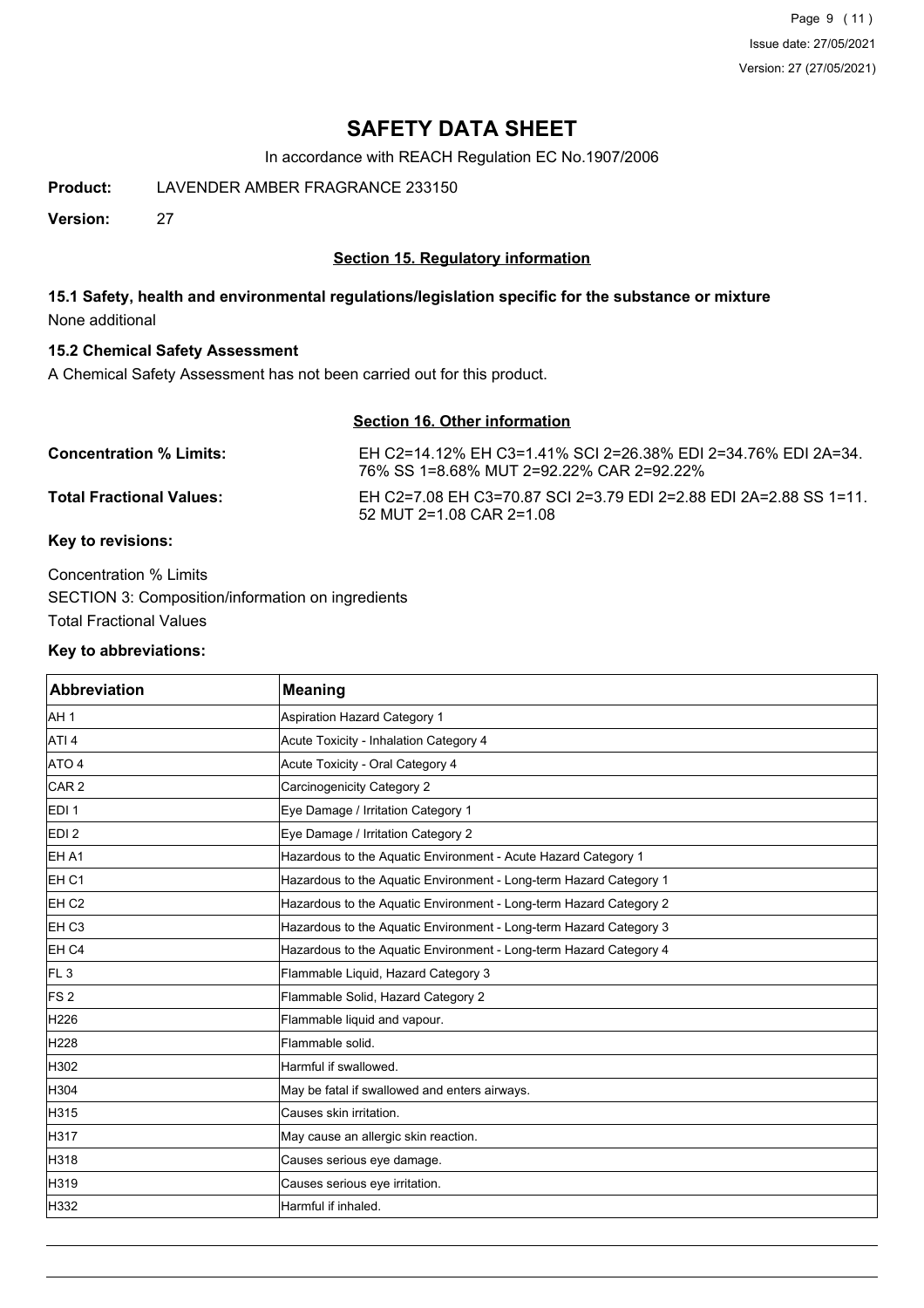Page 10 (11) Issue date: 27/05/2021 Version: 27 (27/05/2021)

# **SAFETY DATA SHEET**

In accordance with REACH Regulation EC No.1907/2006

# **Product:** LAVENDER AMBER FRAGRANCE 233150

#### **Version:** 27

| H341             | Suspected of causing genetic defects.                                                                                              |
|------------------|------------------------------------------------------------------------------------------------------------------------------------|
| H351             | Suspected of causing cancer.                                                                                                       |
| H361             | Suspected of damaging fertility or the unborn child.                                                                               |
| H371             | May cause damage to organs (organs, exposure route).                                                                               |
| H400             | Very toxic to aquatic life.                                                                                                        |
| H410             | Very toxic to aquatic life with long lasting effects.                                                                              |
| H411             | Toxic to aquatic life with long lasting effects.                                                                                   |
| H412             | Harmful to aquatic life with long lasting effects.                                                                                 |
| H413             | May cause long lasting harmful effects to aquatic life.                                                                            |
| MUT <sub>2</sub> | Germ Cell Mutagenicity Category 2                                                                                                  |
| P <sub>202</sub> | Do not handle until all safety precautions have been read and understood.                                                          |
| P210             | Keep away from heat, sparks, open flames and hot surfaces. - No smoking.                                                           |
| P233             | Keep container tightly closed.                                                                                                     |
| P240             | Ground/bond container and receiving equipment.                                                                                     |
| P241             | Use explosion-proof electrical, ventilating and lighting equipment.                                                                |
| P242             | Use only non-sparking tools.                                                                                                       |
| P243             | Take precautionary measures against static discharge.                                                                              |
| P <sub>260</sub> | Do not breathe vapour or dust.                                                                                                     |
| P <sub>261</sub> | Avoid breathing vapour or dust.                                                                                                    |
| P264             | Wash hands and other contacted skin thoroughly after handling.                                                                     |
| P270             | Do not eat, drink or smoke when using this product.                                                                                |
| P <sub>271</sub> | Use only outdoors or in a well-ventilated area.                                                                                    |
| P272             | Contaminated work clothing should not be allowed out of the workplace.                                                             |
| P273             | Avoid release to the environment.                                                                                                  |
| P280             | Wear protective gloves/eye protection/face protection.                                                                             |
| P301/310         | IF SWALLOWED: Immediately call a POISON CENTER or doctor/physician.                                                                |
| P301/312         | IF SWALLOWED: call a POISON CENTER or doctor/physician if you feel unwell.                                                         |
| P302/352         | IF ON SKIN: Wash with plenty of soap and water.                                                                                    |
| P303/361/353     | IF ON SKIN (or hair): Remove/take off immediately all contaminated clothing. Rinse skin with water/shower.                         |
| P304/340         | IF INHALED: Remove victim to fresh air and keep at rest in a position comfortable for breathing                                    |
| P305/351/338     | IF IN EYES: Rinse cautiously with water for several minutes. Remove contact lenses, if present and easy to<br>do. Continue rinsing |
| P308/313         | IF exposed or concerned: Get medical advice/attention.                                                                             |
| P309/311         | IF exposed or if you feel unwell: Call a POISON CENTRE or doctor/physician.                                                        |
| P310             | Immediately call a POISON CENTER or doctor/physician.                                                                              |
| P330             | Rinse mouth.                                                                                                                       |
| P331             | Do not induce vomiting.                                                                                                            |
| P332/313         | If skin irritation occurs: Get medical advice/attention.                                                                           |
| P333/313         | If skin irritation or rash occurs: Get medical advice/attention.                                                                   |
| P337/313         | If eye irritation persists: Get medical advice/attention.                                                                          |
| P362             | Take off contaminated clothing and wash before reuse.                                                                              |
| P363             | Wash contaminated clothing before reuse.                                                                                           |
|                  |                                                                                                                                    |